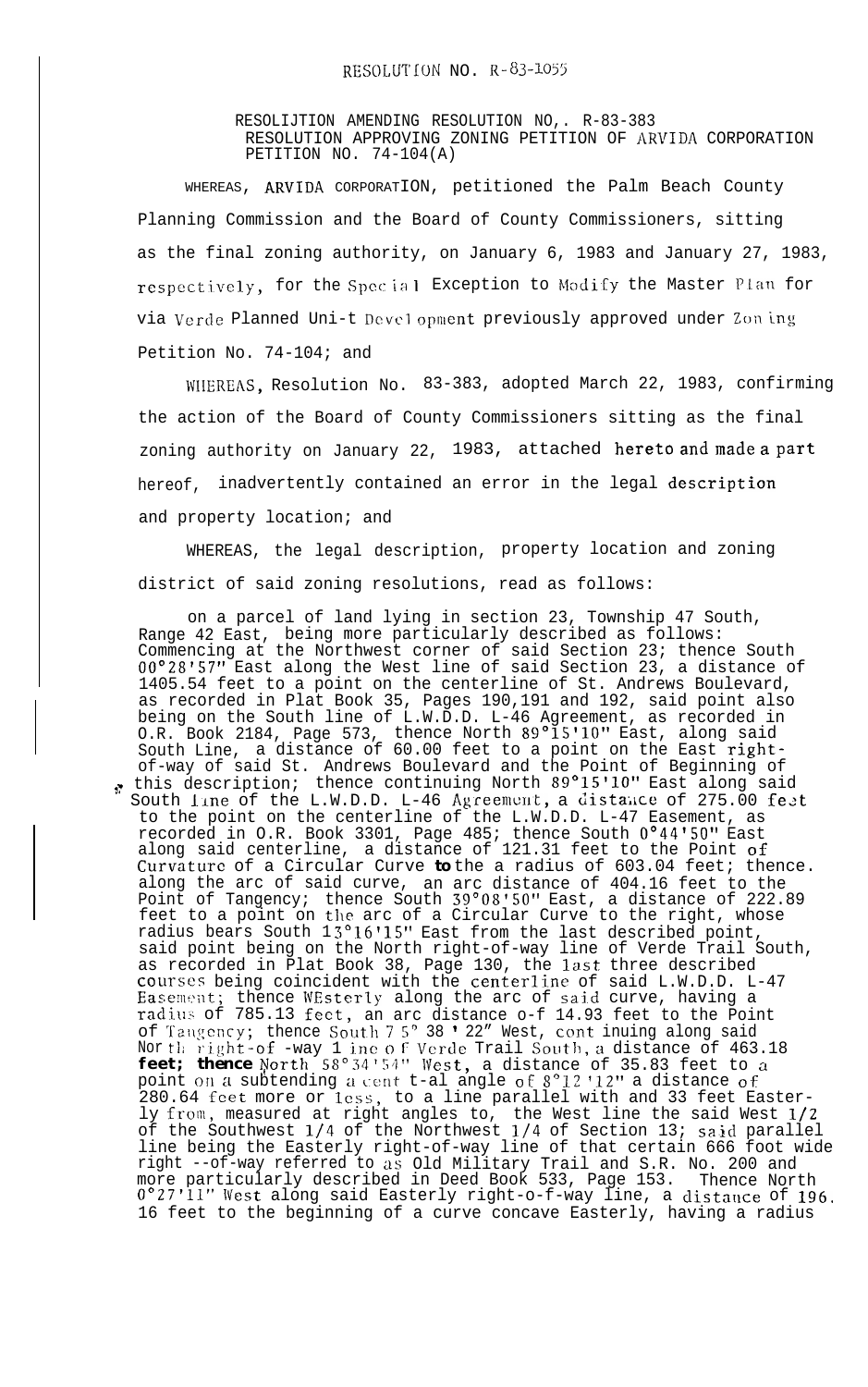of 1008.74 feet; thence Northerly along the arc of said curve and said Easterly right-of-way line, sub-tending a central angle of 4"41'58", a distance of 82.74 feet more or less, to a point in the South line of that certain parcel described in Official Record Book 2276, Page  $651$ ; thence South  $80^{\circ}$ 24'39" East along said South line, a distance of 99.39 feet more or less to the Point of Beginning. Said property located on the-north side of the intersection of Military Trail (S.R. 809) and Old Military Trail, approximately 1.5 miles East of Jog Road in an AR-Agricultural District.

WIIEREAS, the legal description, property location and zoning district of said zoning resolution should have read:

A parcel of land lying in Section 23, Township 47 South, Range 42 East, being more particularly described as follows:

Commencing at the Northwest corner of said Section 23; thence South OO"28157" East along the West line of said Section 23, a distance of 1405.54 feet to a point on the centerline of St. Andrews Boulevard, as recorded in Plat Book 35, Pages 190,191 and 192, said point also 'oeing on the South line of L.W.D.D. L46 Agreement, as recorded in O.R. Book 2184, Page 573, thence North  $89^{\circ}15"10"$  East, along said South line, a distance of 60.00 feet to a point on the East right-of-way of said St. Andrews Boulevard and the Point of Beginning of this description; thence continuing North 89"15'10" East along said South line of the L.W.D.D. L-46 agreement, a distance of 275.00 feet to a point on the centerline of the L.W.D.D. L-47 Easement, as recorded in O.R. Book 3301, Page 485; thence South O"44'50" East along said centerline, a distance of 121.31 feet to the Point of Curvature of a Circular Curve to the left, having'.a radius of 603.04 feet; thence along the arc of said *curve,* an arc distance of 404.16 feet to the Point of Tangency; thence South 39°08150" East, a distance of 222.89 feet to a point on the arc of a Circular Curve to the right, whose radius bears South 13"16'15" East from the last described point, said point being on the North right-of-way line of Verde Trail South, as recorded in Plat Bqod 38, Page 130. The last described courses being/coincident with the centerline of said L.W.D.D. L-47 Easement; thence WEsterly along the arc of said curve, having a radius of 785.13 feet; an arc distance of 14.93 feet to the Point of Tangency; thence South 75°38'22" West, continuing along said North right-of-way line of Verde Trail South, a distance of 464.18 feet; thence North 58"34'54" *West,* a distance of 35.83 feet to a point on a Circular Curve to the right, whose radius point bears North 77"ll'Sl" East from the last described point, said point being on the East right-of-way of said St. Andrews Boulevard; thence Northerly along the arc of said curve, having a radius of 2231.83 feet, an arc distance of 479.90 feet to the Point of Tangency on the East right-of-way of said St. Andrews Boulevard; thence North OO"28'57" West along said right-of-way, a distance of 287.68 feet to the Point of Beginning of this description; together with the following described parcel:

Commencing at Point "A", as shown on the plat of Verde Trail South and St. Andrcws Boulevard of Via Verde P.U.D., as recorded in Plat Book 35, Pages 190, 191, and 192, said point being the intersection of St. Andrews Boulevard and Verde Trail South; thence North  $75^{\degree}38^{\degree}22^{\prime\prime}$ East, along the said centerline of Verde Trail South, a distance of  $85.82$  feet; thence south  $14^{\circ}21'32''$  East, a distance of 35.00 feet to the point on the Southerly right-of-way line of Verde Trail South, as shown on the Plat of' Plat No. 2, \'erdc Trail South of Via Verde P.U.D., as recorded in <sub>l</sub>Plat Book 38, Pago 1.30, said point also being the Point of Beginning of this description; thence North 75"38'22" East, along the said Southerly -right-of-way line, a distance of 401.23 feet to a point on the Westerly line of the L.W.D.D. L-47 Canal Easement, as recorded in O.R. Book 3301, Page 485; thence South 39"08'50" East, a distance of 188.74 feet to the Point of Curvature of a circular curve to the right; thence Southerly and *Westerly* along the arc of said curve having a radius of 195.00 feet an arc distance of 439.03  $\texttt{feet},$   $\texttt{to}$  the Point of Tangency; thence South 89"51.'07" West, a distance of 249.83 feet to a point on the arc of a circular curve to the right, whose ... radius point bears North 64"54'08" East, from the last described point,